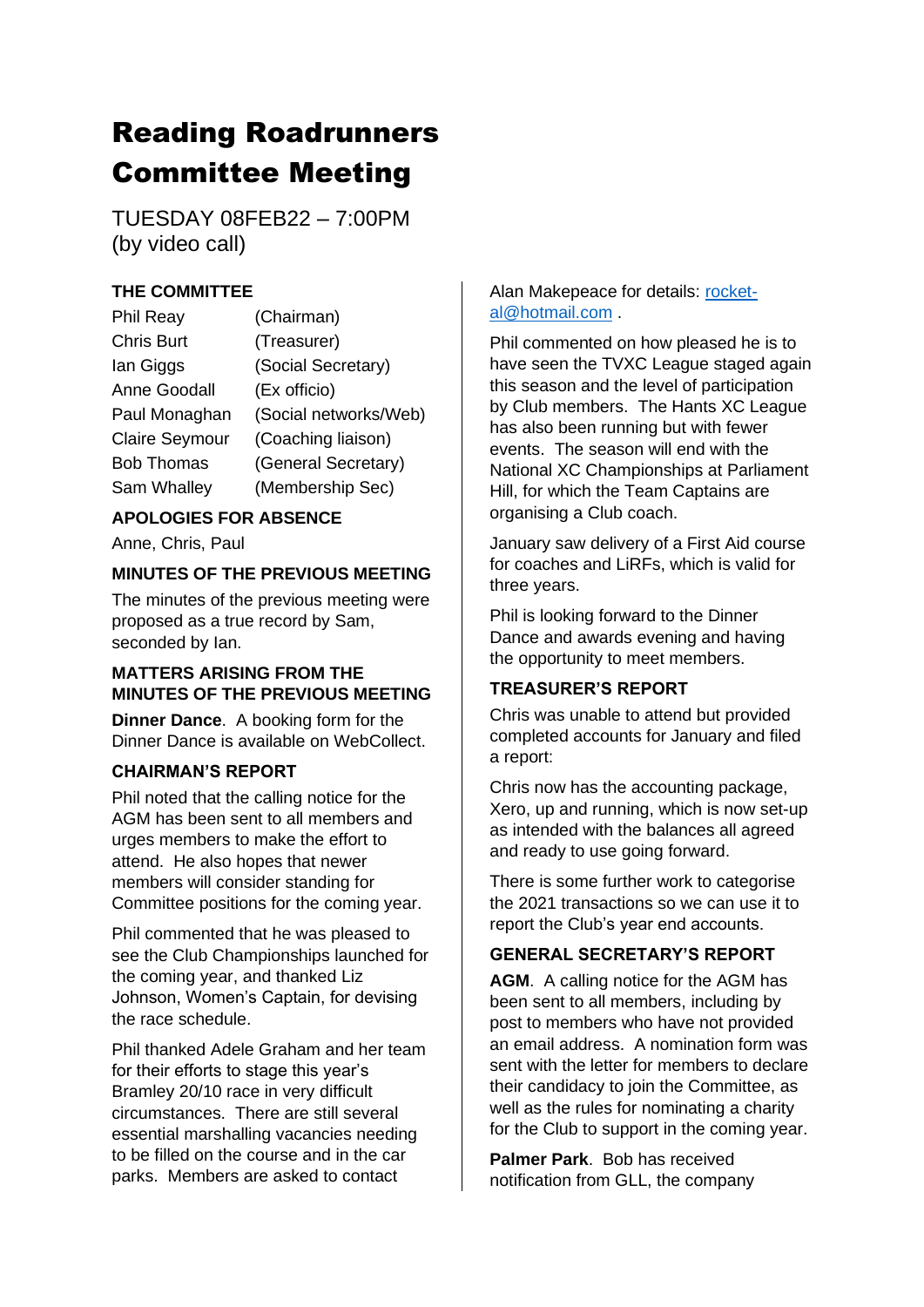managing Palmer Park on behalf of Reading Council, that the stadium buildings will be closed from April for six months for re-building.

It is stated unequivocally that our access to the track will not be interrupted and that temporary toilets will be provided, though no changing facilities will be provided.

#### **MEMBERSHIP SECRETARY'S REPORT**

Sam reported that fifteen new members have joined in the past month.

Sam reported that she has pre-printed 2022 membership cards for renewing members and blanks for new members and will shortly begin distributing them as members renew. Renewals are due by the end of February, but the Club has traditionally allowed a grace period through to the end of March before requiring a new joining fee and loss of eligibility for the Club London Marathon entries ballot with late renewals.

Sam noted that she is making efforts to contact all potential new members after their first session to welcome them and explain how to join.

#### **SOCIAL SECRETARY'S REPORT**

Ian reported that all members who were due refunds from the disrupted Christmas Party have now either been refunded or have kindly donated their ticket cost to the Club Charity account.

Anne has advised that she intends Dinner Dance bookings to be closed on 20Feb as she has to advise the caterer of menu choices by 22Feb.

#### **COACHING REPORT**

Sarah reported on behalf of the Coaching Co-ordinators…

January was a tricky month towards the end with Tom being taken poorly and Lesley not coaching for the month but one LiRF in particular, Angela, has stepped up to fill the gap on track. Last week Nigel kindly stepped in for Lesley.

January has seen a steady stream of new members which has been great to see, and they have arrived with much enthusiasm, and it has been great to see our existing members welcome them into the groups.

Our offer throughout January has been the best it has been for some months, Claire is leading weekly outruns, which are inclusive of all abilities, Harriet has started leading a Couch to 5k group on track and there are 4-5 regular coached sessions.

One LiRF is working through their CiRF qualification, and a long-standing member has been showing interest in taking the CiRF qualification as well.

Parking on Wednesdays is beginning to become an issue again with lots of vans appearing and taking up already valuable space.

#### **ANY OTHER BUSINESS**

**Track fees.** Noting the plan for track fees is to be re-introduced from 1 March using card payment, Sam highlighted the issues that will be caused by closure of the stadium buildings for six months.

After some discussion, Bob suggested that the free period should be extended at least until the Club has access to the rebuilt building, and that this proposal should be put to a vote at the forthcoming AGM. This approach was agreed.

**Bramley finances**. Through no fault of its own, the Bramley team lost a substantial quantity of materiel needed for the race to be professionally staged. The Committee agreed that a list of items needs to be replaced and that the cost of reprovisioning needs to be explicitly recorded on the race's statement of profit and loss. Phil is to advise Adele.

**Van insurance**. The Bramley team has recently come to realise that the insurance provided with their van rentals carries a £1000 excess against damage with no means of waiving that risk. The Bramley